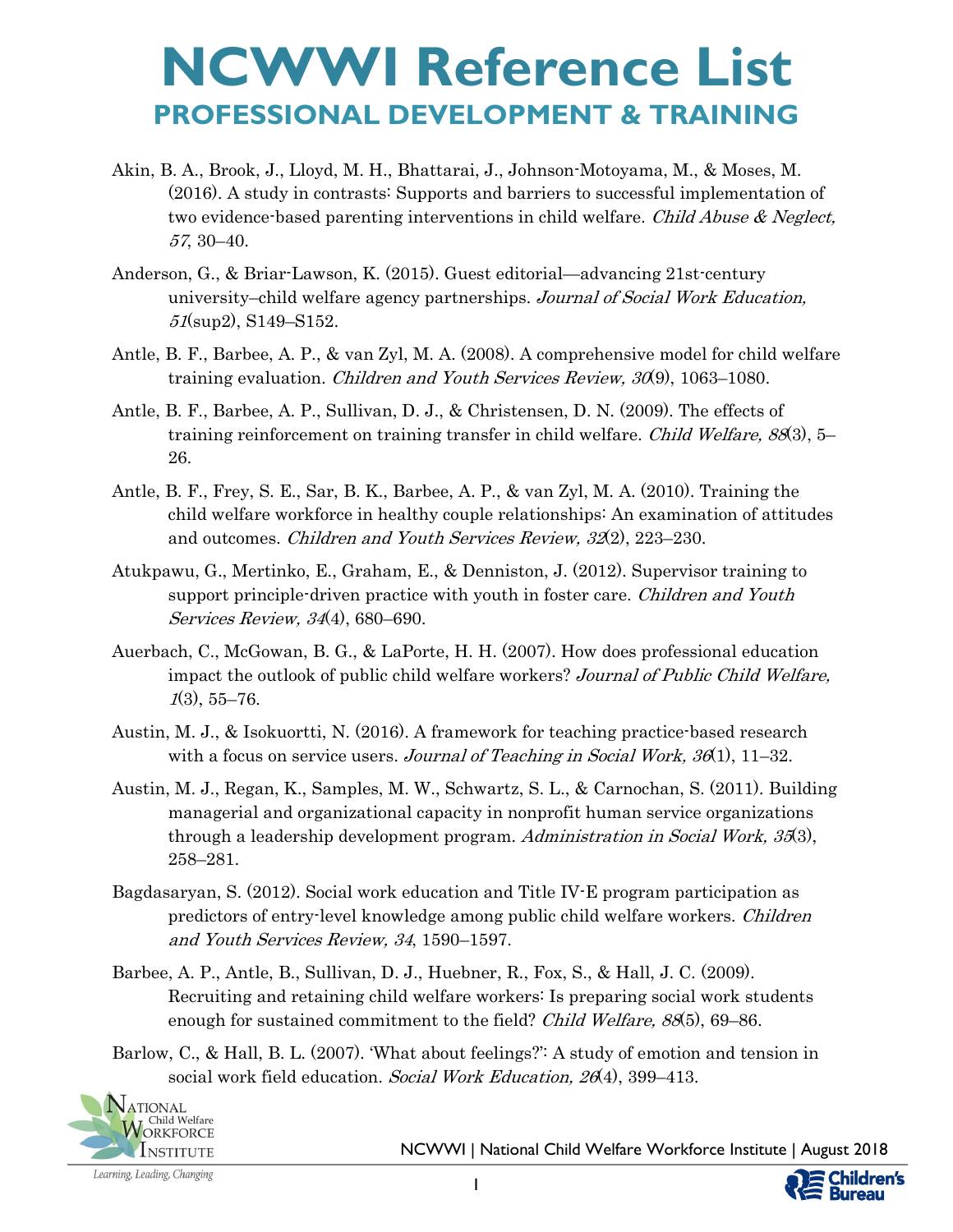- Barth, R. P., Kolivoski, K. M., Lindsey, M. A., Lee, B. R., & Collins, K. S. (2014). Translating the common elements approach: Social work's experience in education, practice, and research. Journal of Clinical Child & Adolescent Psychology,  $43(2)$ , 301–311.
- Bates, A., & Bates, L. (2013). Work-integrated learning courses: An essential component for preparing students to work in statutory child protection? Asia-Pacific Journal of Cooperative Education, 14(1), 45–58.
- Belliveau, M. (2011). Interdisciplinary service-learning: Building student competencies through the cross-cultural parent groups project. Advances in Social Work,  $12(1)$ , 79–93.
- Berger, R. (2013). Incorporating EBP in field education: Where we stand and what we need. Journal of Evidence-based Social Work,  $10(2)$ ,  $127-135$ .
- Bernotavicz, F. (2016, February). The key to unlocking a stronger workforce. Policy  $\&$ Practice, 18–28
- Bertolino, M., Truxillo, D. M., & Fraccaroli, F. (2011). Age as moderator of the relationship of proactive personality with training motivation, perceived career development from training, and training behavioral intentions. Journal of Organizational Behavior, 32(2), 248–263.
- Bessaha, M. L., Schuler, B. R., & Moon, C. K. (2016). Social workers' perceptions of training preparedness and social justice norms on workplace empowerment. Journal of Social Service Research, 1–12.
- Bezrukova, K., Jehn, K. A., & Spell, C. S. (2012). Reviewing diversity training: Where we have been and where we should go. *Academy of Management Learning & Education*, <sup>11</sup>(2), 207–227.
- Bligh, M. C., Kohles, J. C., & Yan, Q. (2018). Leading and learning to change: The role of leadership style and mindset in error learning and organizational change. Journal of Change Management, 1–26.
- Bogo, M., Shlonsky, A., Lee, B., & Serbinski, S. (2014). Acting like it matters: A scoping review of simulation in child welfare training. Journal of Public Child Welfare,  $8(1)$ , 70–93.
- Briar-Lawson, K., Leake, R., Dickinson, N., McCarthy, M., Anderson, G., Groza, V., & Gilmore, G. C. (2015). Investing in the child welfare workforce: A response to David Stoesz. Research on Social Work Practice, 1–5.
- Buck, P. W., Fletcher, P., & Bradley, J. (2016). Decision-making in Social Work Field Education: A "Good Enough" Framework. Social Work Education, 35(4), 402–413.



NCWWI | National Child Welfare Workforce Institute | August 2018

ildren's Bureau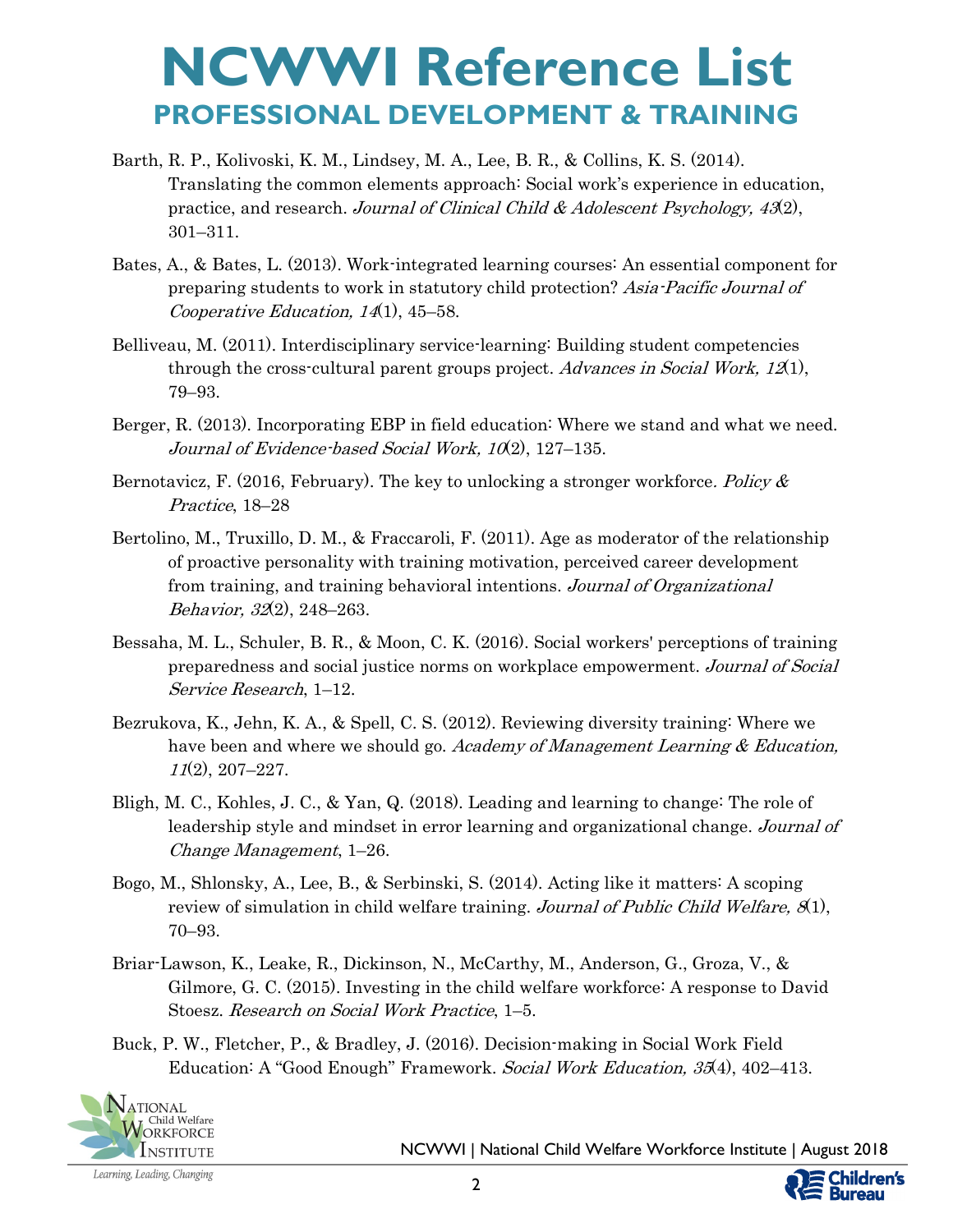- Button, D. M., & Payne, B. K. (2009). Training child protective services workers about domestic violence: Needs, strategies, and barriers. Children and Youth Services Review, 31(3), 364–369.
- Chakradhar, K. (2017). Forging and sustaining research-minded professionals: Teaching undergraduate research through student-community partnerships. Social Work Education, 1–14.
- Chateauneuf, D., Ramdé, J., & Avril, A. (2016). Processes employed by social work practitioners in child welfare for exchanging and using knowledge. Journal of Social Work Practice, 1–19.
- Clare, B. (2007). Promoting deep learning: A teaching, learning and assessment endeavor. Social Work Education, 26(5), 433–336.
- Clark, J. J., & Yegidis, B. L. (2016). Inconvenient truths: A response to the article by David Stoesz, The Child Welfare Cartel. Research on Social Work Practice, 1–5.
- Clark, S. J., Smith, R. J., & Uota, K. (2013). Professional development opportunities as retention incentives in child welfare. Children and Youth Services Review, 35(10), 1687–1697.
- Collins, M. E., Amodeo, M., & Clay, C. (2007). Training as a factor in policy implementation: Lessons from a national evaluation of child welfare training. Children and Youth Services Review, 29(12), 1487–1502.
- Collins, M. E., Sook Hyun, K., Clay, C., & Perlstein, J. (2009). Addressing issues of globalization in the training of public child welfare workers: Lessons from a training program in the USA. International Social Work, 52(1), 72–83.
- Collins-Camargo, C., Flaherty, C., & Weeks, P. (2007). Partnership to improve the lives of children across the spectrum of child welfare services: A land grant university's opportunity. Professional Development: The International Journal of Continuing Social Work Education,  $10(1)$ , 2–9.
- Coloma, J., Gibson, C., & Packard, T. (2012). Participant outcomes of a leadership development initiative in eight human service organizations. Administration in Social Work, 36(1), 4–22.
- Conley, C. L., Deck, S. M., Miller, J. J., & Borders, K. (2017). Improving the cultural competency of social work students with a social privilege activity. Journal of Teaching in Social Work, 37(3), 234–248.
- Connors-Burrow, N., Kramer, T. L., Sigel, B. A., Helpenstill, K., Sievers, C., & McKelvey, L. (2013). Trauma-informed care training in a child welfare system: Moving it to the front line. Children and Youth Services Review, 35(11), 1830–1835.



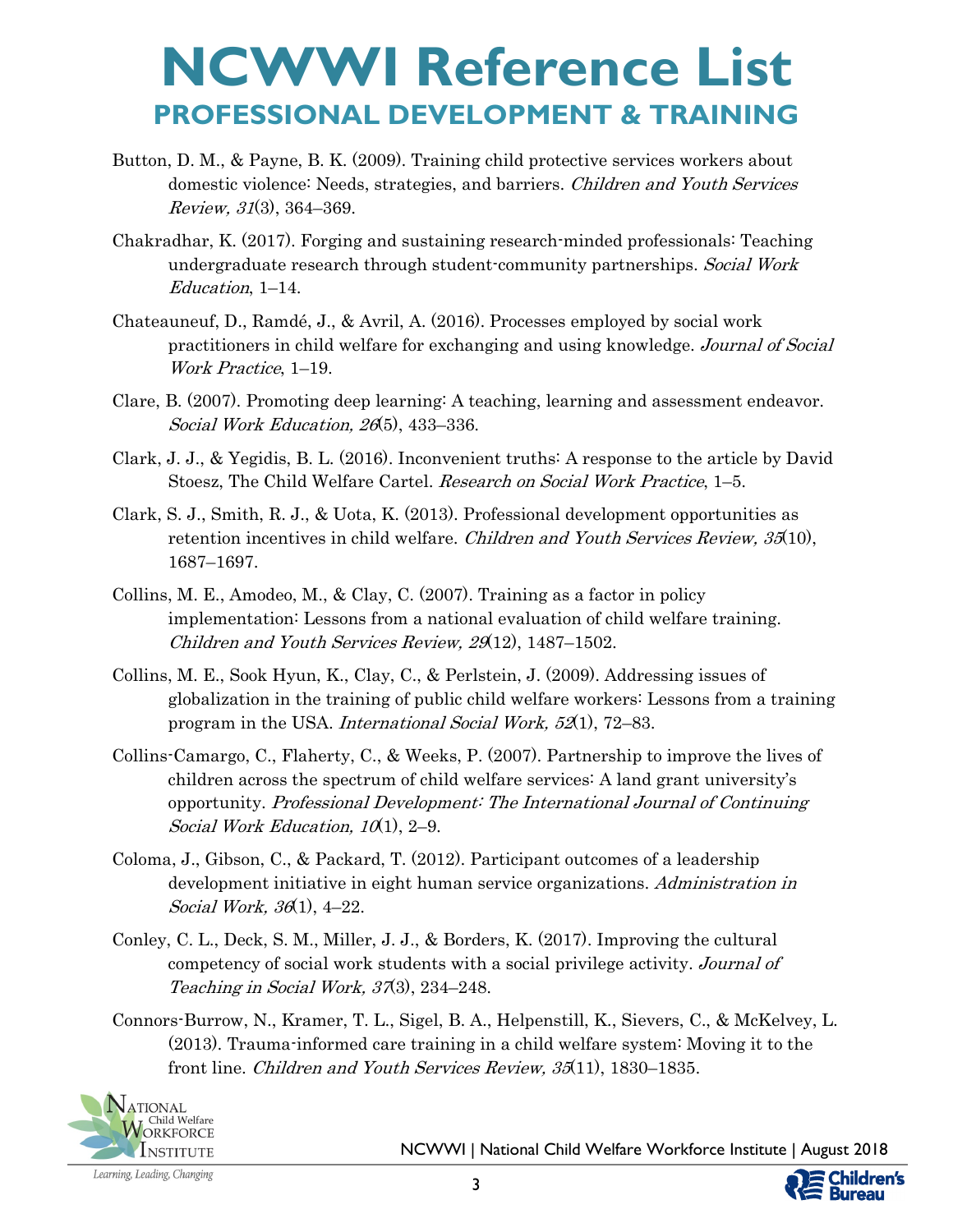- Cramer, E. P., Ryosho, N., & Nguyen, P. V. (2012). Using experiential exercises to teach about diversity, oppression, and social justice. Journal of Teaching in Social Work,  $32(1), 1-13.$
- Cross, S. L., Drywater-Whitekiller, V., Holder, L. A., Norris, D., Caringi, J., & Trautman, A. (2015). NCWWI tribal traineeship programs: Promoting diversity in the child welfare workforce. Journal of Social Work Education, 51(sup2), S225–S238.
- Cubbage, J., Gillians, P., Algood, C., & Ramsey, V. S. (2016). Implementing media literacy training for social work programs at HBCUs: A literary analysis of barriers and opportunities. Journal of Human Behavior in the Social Environment, 1–13.
- Curry, D., Eckles, F., Qaqish, B., & Stuart, C. (2010). National child and youth care practitioner professional certification: Promoting competent care for children and youth. *Child Welfare*, 89(2), 57–77.
- Curry, D., McCarragher, M., & Dellmann-Jenkins, M. (2005). Training, transfer, and turnover: Exploring the relationship among transfer of learning factors and staff retention in child welfare. *Children and Youth Services Review*, 27(8), 931–948.
- Davidson, C. (2011). The relation between supervisor self-disclosure and the working alliance among social work students in field placement. Journal of Teaching in Social Work, 31(3), 265–277.
- Deck, S. M., Miller, J. J., & Conley, C. L. (2017). Field note—from MSW to J-O-B: Using field seminar to prepare students for employment. Journal of Social Work Education, 1–6.
- Deepak, A. C., & Garcia Biggs, M. J. (2011). Intimate technology: A tool for teaching antiracism in social work education. Journal of Ethnic and Cultural Diversity in Social *Work, 20*(1), 39–56.
- Deglau, E., Ray, A., Conway, F., Carre-Lee, N., Waldman, W., Cunningham, K., . . . Powell, T. (2015). Practice change in child welfare: The interface of training and social work education. Journal of Social Work Education, 51(sup2), S153–S172.
- DeHart, D. (2012). Perfecting the craft: Formative assessment of a university–agency partnership for social work education. Social Work Education, 1–14.
- DeNard, C., Garcia, A., & Circo, E. (2017). Caseworker perspectives on mental health disparities among racial/ethnic minority youth in child welfare. Journal of Social Service Research, 1–17.
- Dettlaff, A. J. (2008). Enhancing field instruction in child welfare: Evaluation of a training program to promote quality field instruction. Journal of Public Child Welfare, 2(3), 317–338.



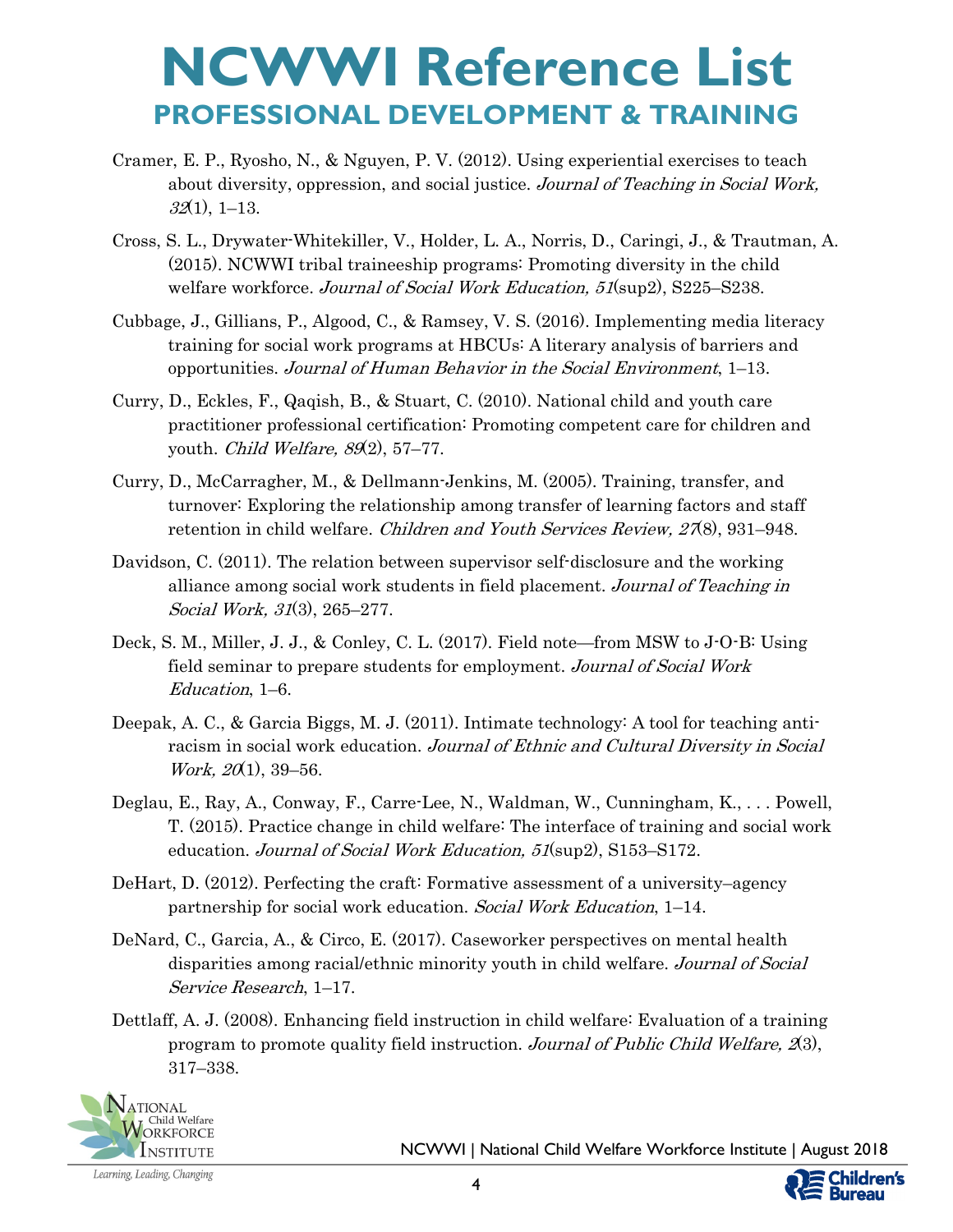- Dorch, E., McCarthy, M. L., & Denofrio, D. (2008). Calculating child welfare separation, replacement, and training costs. Social Work in Public Health, 23(6), 39–54.
- Edmonds-Cady, C., & Wingfield, T. T. (2017). Social workers: Agents of change or agents of oppression? Social Work Education, 1–13.
- Ellett, A. J. (2015). A walking contradiction, partly truth and partly fiction: A critique of Stoesz' the child welfare cartel. Research on Social Work Practice, 1–5.
- Evans, W. P., Sicafuse, L. L., Killian, E. S., Davidson, L. A., & Loesch-Griffin, D. (2009). Youth worker professional development participation, preferences, and agency support. Child & Youth Services,  $31(1-2)$ ,  $35-52$ .
- Everett, J. E., Miehls, D., DuBois, C., & Garran, A. M. (2011). The developmental model of supervision as reflected in the experiences of field supervisors and graduate students. Journal of Teaching in Social Work, 31(3), 250–264.
- Falk, D. S. (2015). Alumni of a BSW-level specialized Title IV-E program voice their experiences in the workplace. Journal of Social Work Education, 51(sup2), S173– S194.
- Fallon, B., Trocmé, N., Van Wert, M., Budau, K., Ballantyne, M., & Lwin, K. (2015). Increasing research capacity in Ontario child welfare organizations: A unique university–child welfare agency partnership. Journal of Social Work Education, 51(sup2), S271–S282.
- Fluke, J. D., Corwin, T. W., Hollinshead, D. M., & Maher, E. J. (2016). Family preservation or child safety? Associations between child welfare workers' experience, position, and perspectives. Children and Youth Services Review, 69, 210–218.
- Folaron, G., & Hostetter, C. (2007). Is social work the best educational degree for child welfare practitioners? Journal of Public Child Welfare, 1(1), 65–83.
- Fox, S., Miller, V., & Barbee, A. (2003). Finding and keeping child welfare workers: Effective use of training and professional development. Journal of Human Behavior in the Social Environment,  $\pi(1/2)$ , 67–81.
- Franke, T., Bagdasaryan, S., & Furman, W. (2009). A multivariate analysis of training, education, and readiness for public child welfare practice. Children and Youth Services Review, 31(12), 1330–1336.
- Galinsky, M. J., Fraser, M. W., Day, S. H., & Richman, J. M. (2012). A primer for the design of practice manuals: Four stages of development. Research on Social Work Practice, 23(2), 219–228.

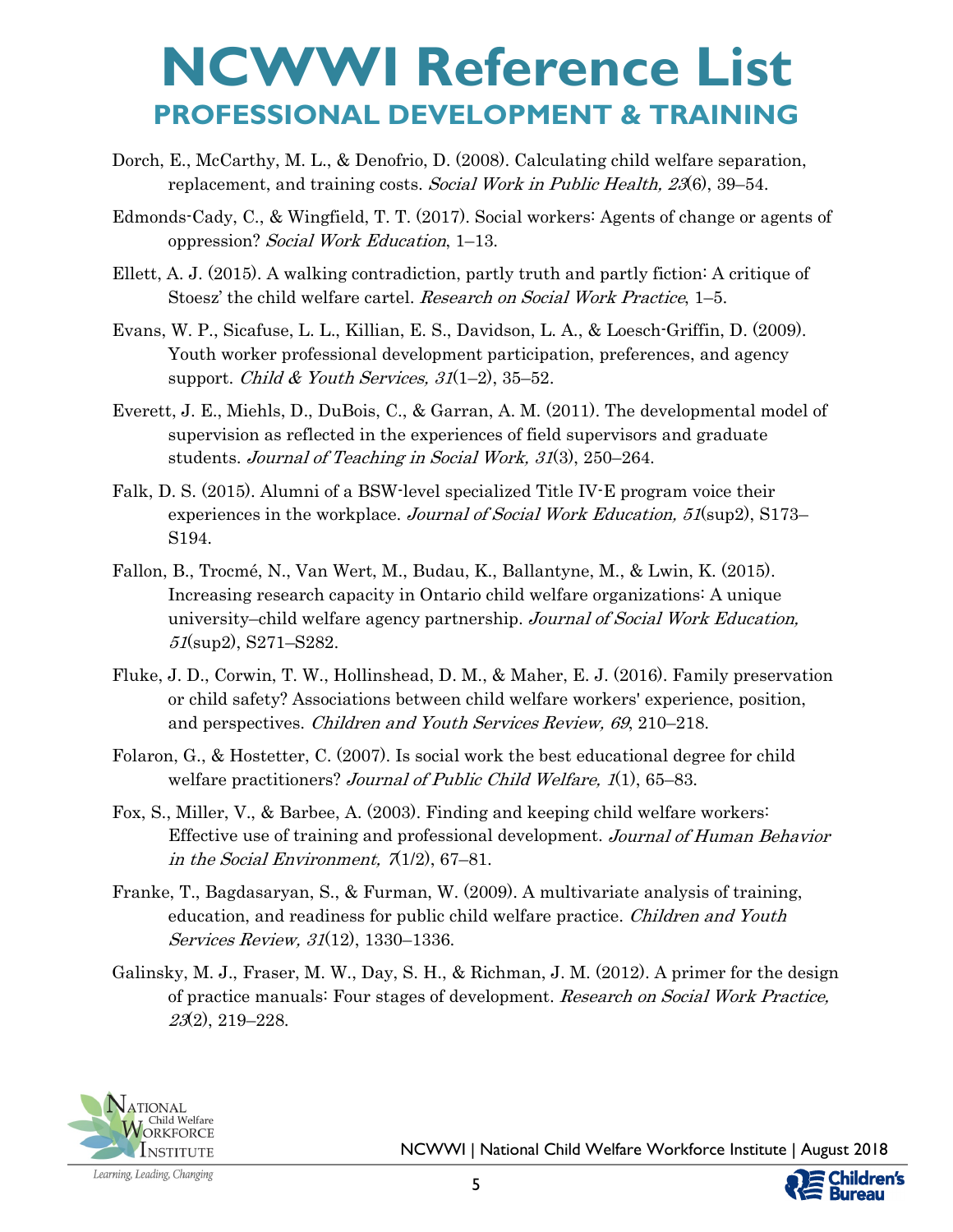- Gansle, K. A., Noell, G. H., VanDerHeyden, A. M., Naquin, G. M., & Slider, N. J. (2002). Moving beyond total words written: The reliability, criterion validity, and time cost of alternative measures for curriculum-based measurement in writing. School Psychology Review, 31(4), 477.
- Glennie, S. (2007). Developing interpersonal relationships: Tapping the potential of interagency training. *Child Abuse Review 16*(3), 171–183.
- Goldkind, L., Wolf, L., & Jones, J. (2016). Late adapters? How social workers acquire knowledge and skills about technology tools. Journal of Technology in Human Services, 34(4), 338–358.
- Griffiths, A., & Royse, D. (2016). Unheard voices: Why former child welfare workers left their positions. Journal of Public Child Welfare, 1–18.
- Griffiths, A., Royse, D., Piescher, K., & LaLiberte, T. (2018). Preparing child welfare practitioners: Implications for Title IV-E education and training partnerships. Journal of Public Child Welfare, 12(3), 281–299.
- Hall, E. L., & Rammell, K. (2016). Racial- and ethnic-sensitive practice: From the practitioners' perspective. Journal of Social Work, 1–17.
- Hendricks, C. O. (2003). Learning and teaching cultural competence in the practice of social work. Journal of Teaching Social Work, 23(1–2), 73–86.
- Huebner, R. A., Durbin, L. A., Cordell, C., & James, T. (2016). The match between engagement beliefs of child welfare professionals and consumer expectations. Families in Society: The Journal of Contemporary Social Services, 97(2), 102–110.
- Hummer, V. L., Dollard, N., Robst, J., & Armstrong, M. I. (2010). Innovations in implementation of trauma-informed care practices in youth residential treatment: A curriculum for organizational change. Child Welfare, 89(2), 79–95.
- Iachini, A. L., Cross, T. P., & Freedman, D. A. (2015). Leadership in social work education and the social change model of leadership. Social Work Education, 34(6), 650–655.
- Jin, S. W., Warrener, C., Alhassan, M., & Jones, K. C. (2016). An empirical assessment of writing and research proficiency in HBCU social work students. Journal of Human Behavior in the Social Environment, 1–9.
- Johnston-Goodstar, K., Piescher, K., & LaLiberte, T. (2016). Critical experiential learning in the Native American community for title IV-E students: A pilot evaluation. Journal of Public Child Welfare, 10(3), 310–326.
- Jones, L. (2002). A follow-up of a Title IV-E program's graduates' retention rates in a public child welfare agency. Evaluation Research in Child Welfare, 15(3–4), 39–51.



Learning, Leading, Changing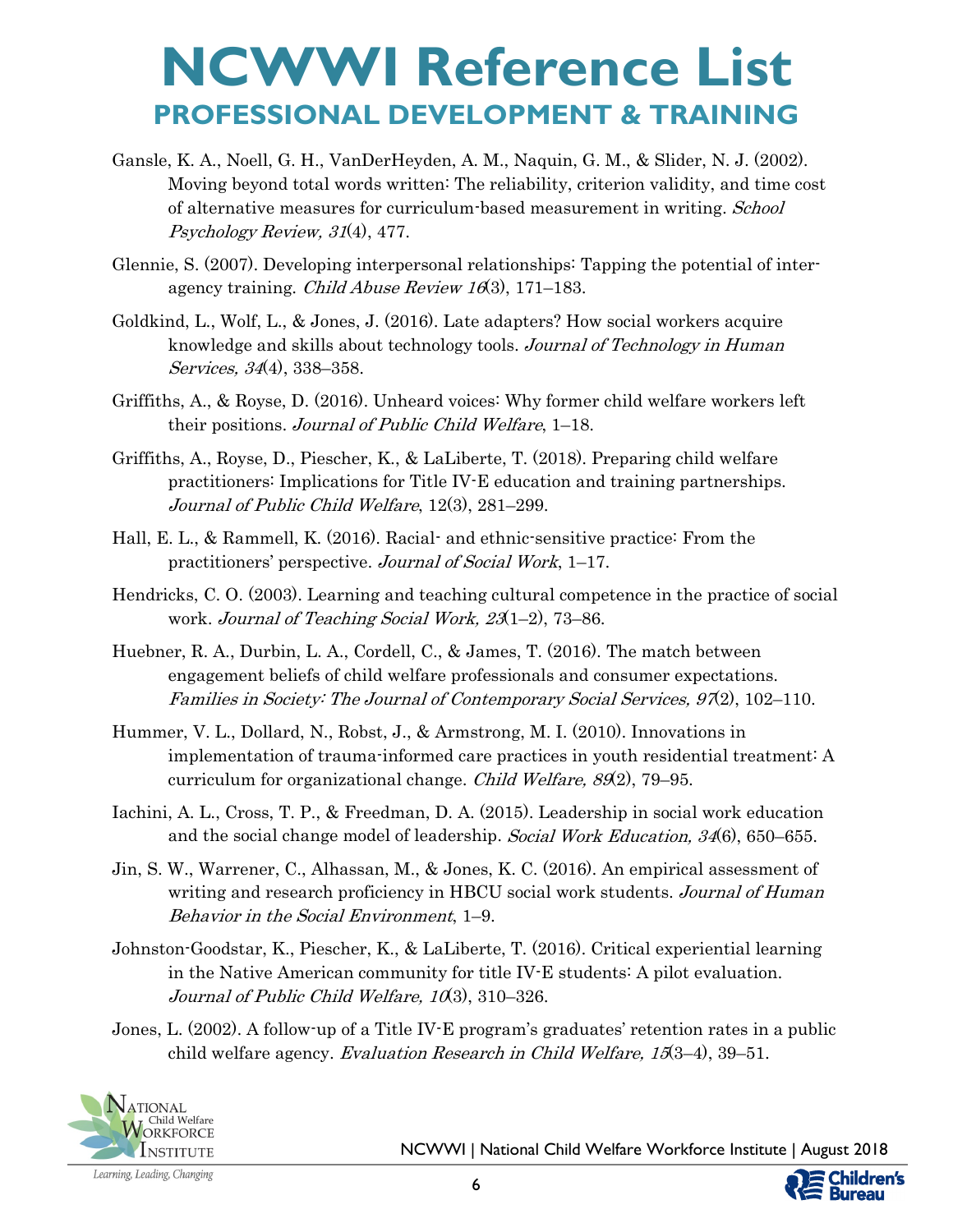- Kaye, S., DePanfilis, D., Bright, C. L., & Fisher, C. (2012). Applying implementation drivers to child welfare systems change: Examples from the field. Journal of Public Child *Welfare,*  $6(4)$ , 512–530.
- Kim, J., Park, T., Pierce, B., & Hall, J. A. (2017). Child Welfare Workers' perceptions of supervisory support: A curvilinear interaction of work experience and educational background. Human Service Organizations: Management, Leadership & Governance, 1–15.
- Kleinpeter, C., Pasztor, E. M., & Telles-Rogers, T. (2003). The impact of training on worker performance and retention: Perceptions of child welfare supervisors. Professional Development: The International Journal of Continuing Social Work Education, 6(3), 39–49.
- Kondrat, D. C. & Jaggers, J. W. (2016). Research at work: Understanding regression tables in research studies. Families in Society: The Journal of Contemporary Social Services, 97(2), 142–148.
- Lawler, M. J., Curry, D., Donnenwirth, J., Mangrich M. E., & Times, T. N. (2012). Assessing transfer-of-learning potential with human services professionals. Journal of Social Service Research, 38(3), 402–412.
- Layne C., Strand, V., Popescu, M., Kaplow, J. B., Abramovitz, R., Stuber, M, . . . Pynoos, R. S. (2014). Using the core curriculum on childhood trauma to strengthen clinical knowledge in evidence-based practitioners. Journal of Clinical & Adolescent Psychology, 43(2), 286–300.
- Leake, R., de Guzman, A., Rienks, S., Archer, G., & Potter, C. (2015). NCWWI traineeships: A national cross-site evaluation of child welfare stipend programs for ethnically diverse students. Journal of Social Work Education, 51(sup2), S299–S316.
- Leathers, S. J., Melka-Kaffer, C., Spielfogel, J. E., & Atkins, M. S. (2016). Use of evidencebased interventions in child welfare: Do attitudes matter? Children and Youth Services Review, 70, 375–382.
- Lengnick-Hall, C. A., Beck, T. E., & Lengnick-Hall, M. L. (2011). Developing a capacity for organizational resilience through strategic human resource management. Human Resource Management Review, 21(3), 243–255
- Lery, B., Wiegmann, W., & Berrick, J. D. (2015). Building an evidence-driven child welfare workforce: A university–agency partnership. Journal of Social Work Education, 51(sup2), S283–S298.
- Lewandowski, C. A. (1998). Retention outcomes of a public child welfare long-term training program. Professional Development, 1(2), 38–46.



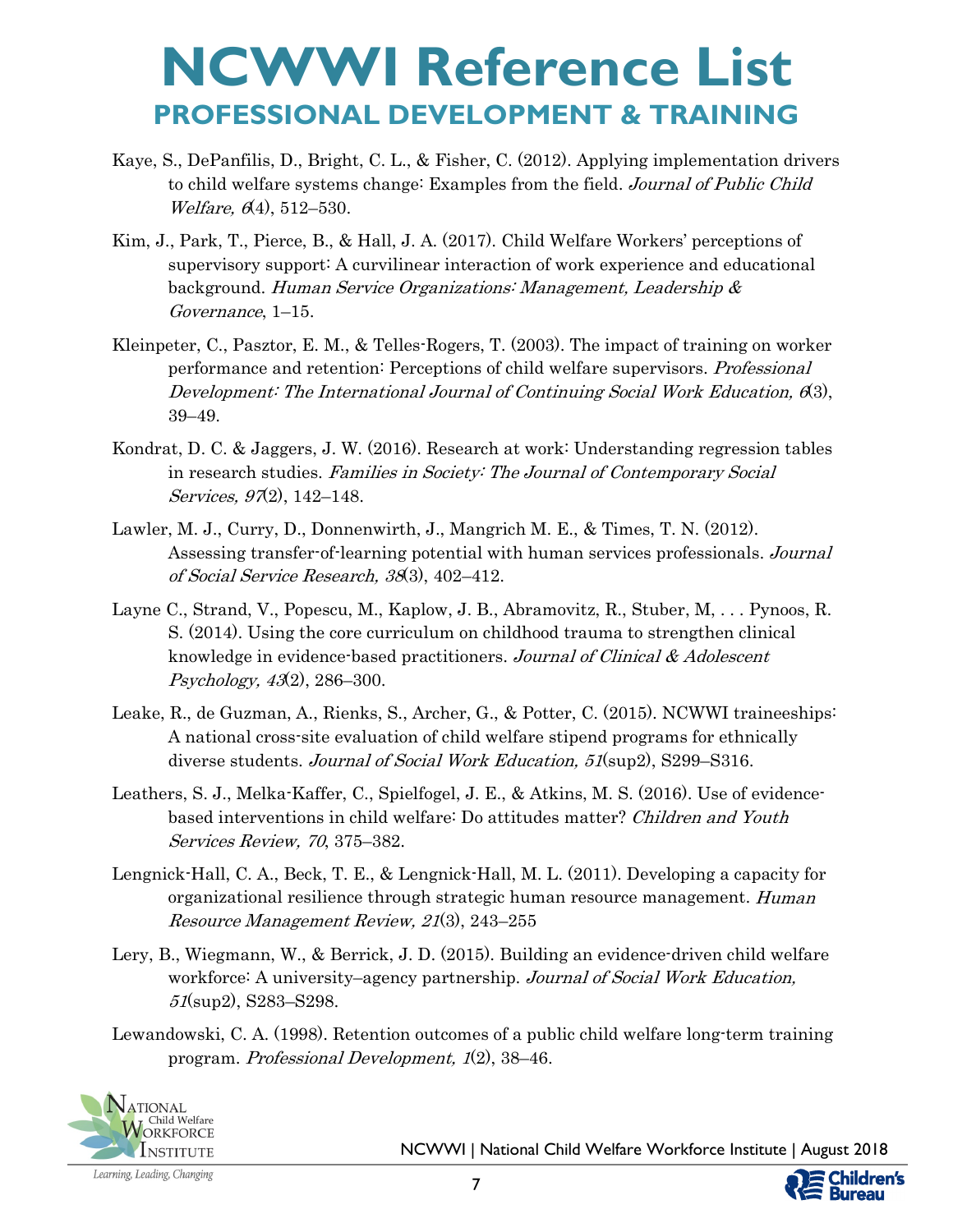- Lietz, C. A., & Rounds, T. (2009). Strength-based supervision: A child welfare supervision training project. The Clinical Supervisor, 28(2), 124–140.
- Liske, J. M. R. & Holladay, C. L. (2016). Evaluating coaching's effect: Competencies, career mobility and retention. Leadership & Organization Development Journal,  $37(7)$ , 936–948.
- Liu, J., & Smith, B. D. (2011). Transferring training to child welfare practice: Individual and collective efforts. Children and Youth Services Review, 33(1), 149–156.
- Luongo, G. (2007). Re-thinking child welfare training models to achieve evidence-based practices. Administration in Social Work, 31(2), 87–96.
- MacEachron, A. E. (1994). Supervision in tribal and state child welfare agencies: Professionalization, responsibilities, training needs, and satisfaction. *Child Welfare*, 72(3), 117–128.
- MacEachron, A. E., Gustavsson, N., Lavitt, M., & Bartle, E. (2009). Supervisor preferences for the design and delivery of training. Journal of Public Child Welfare,  $\mathcal{F}(2)$ , 173– 190.
- Madden, E. E., Scannapieco, M., Killian, M. O., & Adorno, G. (2016). Exploratory factor analysis and reliability of the Child Welfare Trauma-Informed Individual Assessment Tool. Journal of Public Child Welfare, 1-15.
- Maidment, J. (2005). Teaching social work online: Dilemmas and debates. Social Work Education, 24(2), 185–195.
- Mallory, D., Cox., S. E., & Panos, P. T. (2012). A participatory outcome evaluation on the impact of BSW interns on agencies. Journal of Teaching in Social Work, 32, 502– 517.
- Marson, S. M., Wei, G., & Marson, B. M. (2010). Teaching social work values and ethics online. Journal of Social Work Values and Ethics,  $\pi(1)$ , 1–11.
- Mason, S. E., LaPorte, H. H., Bronstein, L., & Auerbach, C. (2012). Child welfare workers' perceptions of the value of social work education. Children and Youth Services Review, 34, 1735–1741.
- Mason, S., & LaPorte, H. H. (2008). Organizational culture in social work professional education: A case evaluation. Professional Development: The International Journal of Continuing Social Work Education, 11(1), 19–29.
- Massey, M. G., Kim, S., & Mitchell, C. (2011). A study of the learning styles of undergraduate social work students. Journal of Evidence-Based Social Work,  $(83)$ , 294–303.



NCWWI | National Child Welfare Workforce Institute | August 2018

Learning, Leading, Changing

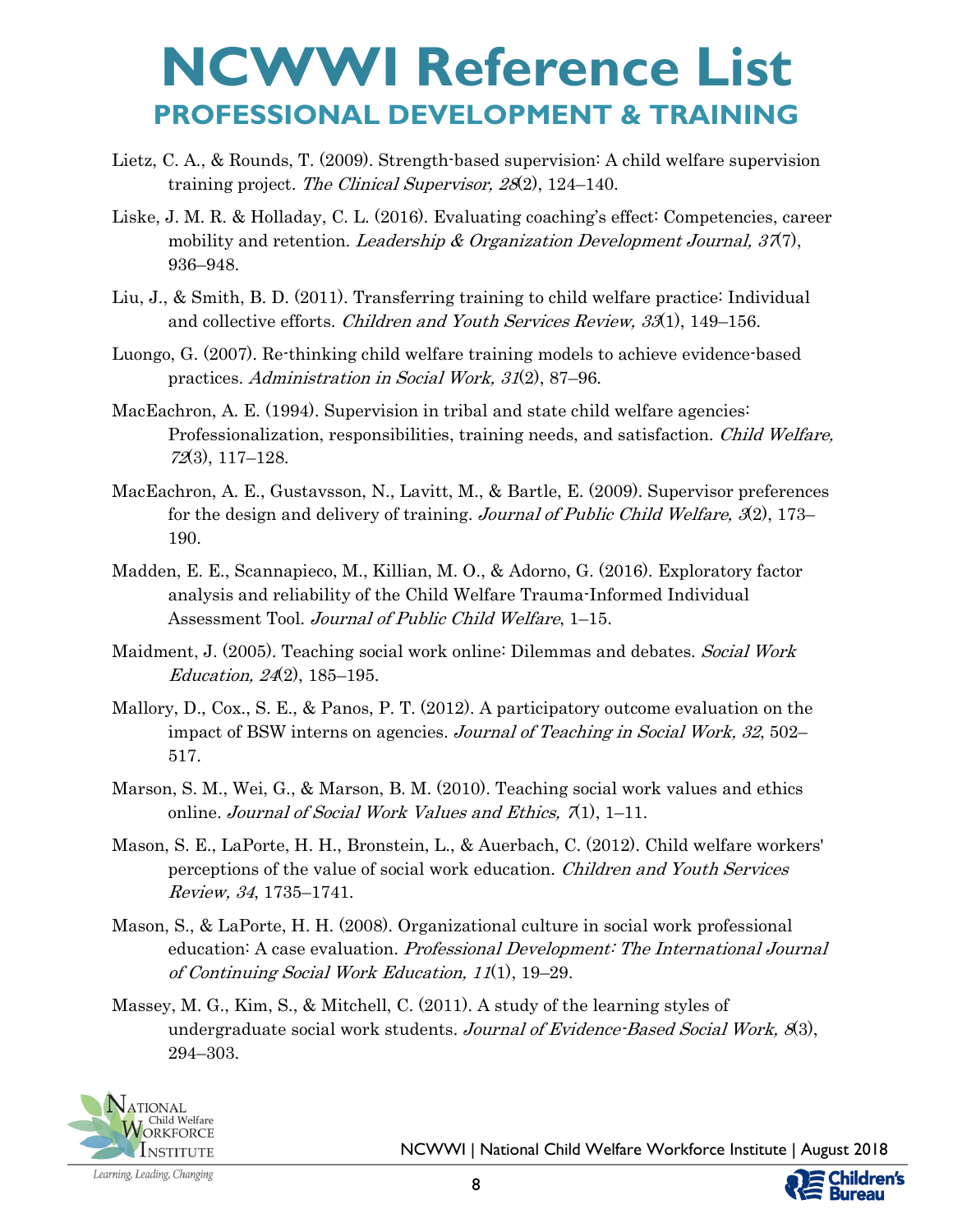- Mathias, C., Gilman, E., Shin, C., & Evans, W. T. (2015). California's Title IV-E partnership: A statewide university–agency collaboration—characteristics and implications for replication. Journal of Social Work Education, 51(sup2), S252–S270.
- McGuire, L. E., Howes, P., Murphy-Nugen, A., & George, K. (2011). Leadership as advocacy: The impact of a Title IV-E supported MSW education on a public child welfare agency. Journal of Public Child Welfare, 5, 213–233.
- McRoy, R., Mica, M., Freundlich, M., & Kroll, J. (2007). Making MEPA-IEP work: Tools for professionals. Child Welfare, 86(2), 49–66.
- Medina, A., & Beyebach, M. (2014). How do child protection workers and teams change during solution-focused supervision and training? A brief qualitative report. International Journal of Solution-Focused Practice, 2(1), 9–19.
- Milner, J., & Hornsby, W. (2003). Training of child welfare staff and providers: Findings from the Child and Family Service Review. Protecting Children, 19(3), 4–14.
- Moleiro, C., Marques, S., & Pacheco, P. (2011). Cultural diversity competencies in child and youth care services in Portugal: Development of two measures and a brief training program. Children and Youth Services Review, 33(5), 767–773.
- Morazes, J. L., Benton, A. D., Clark, S. J., & Jacquet, S. E. (2010). Views of Speciallytrained child welfare social workers: A qualitative study of their motivations, perceptions, and retention. *Qualitative Social Work*,  $\mathcal{A}(2)$ , 227–247.
- Natland, S., Weissinger, E., Graaf, G., & Carnochan, S. (2016). Learning practice-based research methods: Capturing the experiences of MSW students. Journal of Teaching in Social Work, 1–19.
- Negi, N. J., Bender, K. A., Furman, R., Fowler, D. N., & Prickett, J. C. (2010). Enhancing self-awareness: A practical strategy to train culturally responsive social work students. Advances in Social Work, 11(2), 223–224.
- Nguyen, L. H. (2013). Using return on investment to evaluate child welfare training programs. Social Work, 58(1), 75–79.
- Nikolova, K., Lwin, K., & Fluke, J. D. (2017). Attitudes on the responsibility for child safety: Key child protection worker characteristics. Journal of Public Child Welfare, 1–21.
- O'Donnell, J. O., & Kirkner, S. L. (2009). A longitudinal study of factors influencing the retention of Title IV-E Master's of Social Work graduates in public child welfare. Journal of Public Child Welfare, 3(1), 64–86.
- O'Donnell, J., & Kirkner, S. L. (2009). Title IV-E programs: Preparing MSW students for public child welfare practice. Journal of Teaching in Social Work, 29(3), 241–257.



NCWWI | National Child Welfare Workforce Institute | August 2018

**ildren's** 

Bureau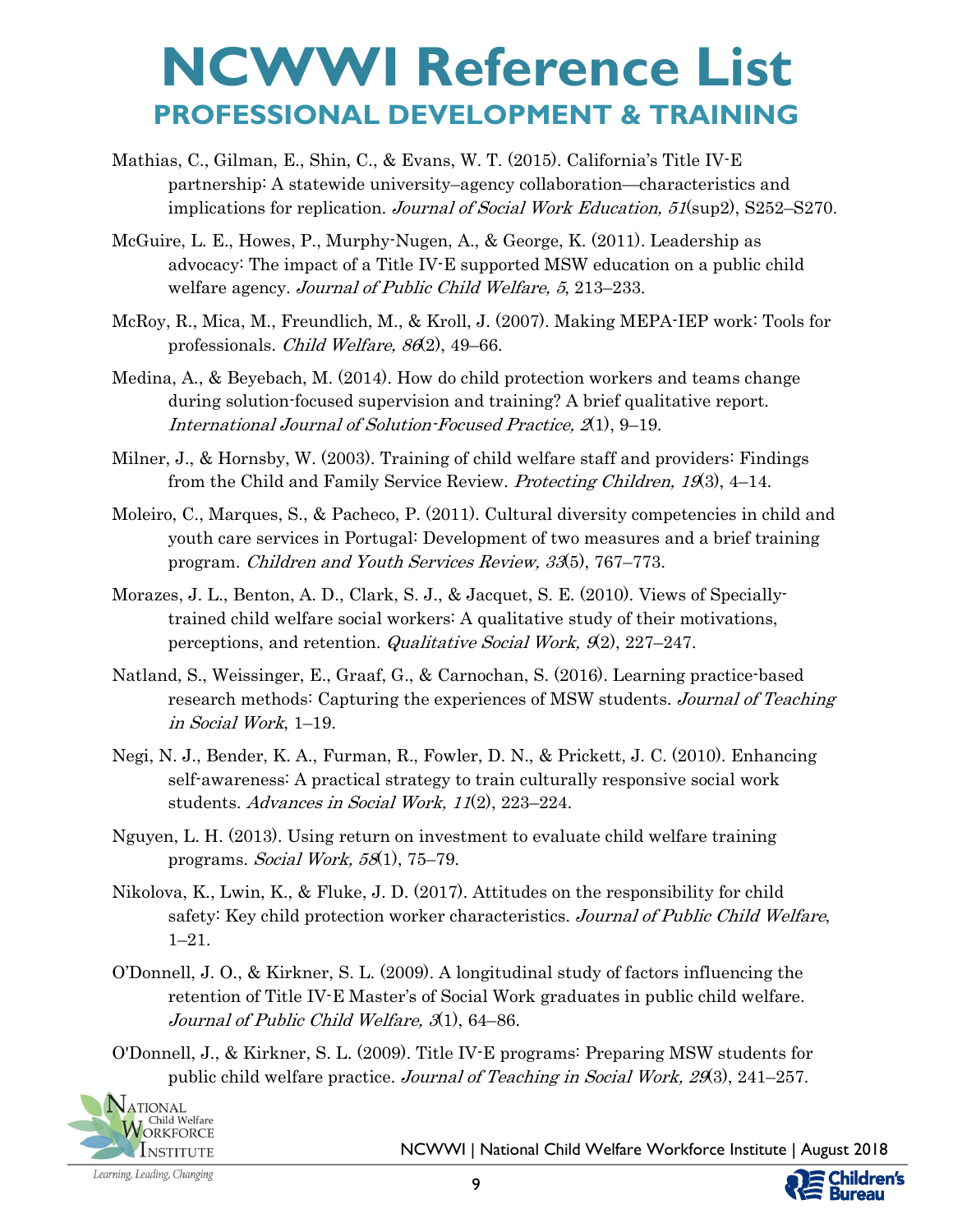- Ortega, R. M., & Coulborn, K. (2011). Training child welfare workers from an intersectional cultural humility perspective: A paradigm shift. *Child Welfare, 90*(5), 27–49.
- Ouellette, P. M., Westhuis, D., Marshall, E., & Chang, V. (2006). The acquisition of social work interviewing skills in a web-based and classroom instructional environment: Results of a study. Journal of Technology in Human Services, 24(4), 53–75.
- Perry, R. E. (2015). Let's stop playing monopoly with the child welfare workforce. Research on Social Work Practice, 1–12.
- Peters, S. C. (2017). Social work leadership: An analysis of historical and contemporary challenges. Human Service Organizations: Management, Leadership & Governance, 1–10.
- Pierce, B., McGuire, L. E., & Howes, P. (2015). Ready, set, go … again: Renewing an academy–agency child welfare partnership. Journal of Social Work Education, 51(sup2), S239–S251.
- Popescu, M., Strand, V., Way, I., Williams-Hecksel, C., & Abramovitz, R. (2017). Building a trauma-informed workforce capacity and legacy. Journal of Teaching in Social Work,  $37(1), 36-54.$
- Preston, M. S. (2004). Mandatory management training for newly hired child welfare supervisors: A divergence between management research and training practice. Administration in Social Work, 28(2), 81–98.
- Preston, M. S. (2005). Child welfare management training. Administration in Social Work,  $29(4)$ , 89-111.
- Preston, M. S. (2008). The direct effects of field practice on core managerial role competencies: A study across three types of public sector human service agencies. Administration in Social Work, 32(3), 63-83.
- Preston, M. S. (2018). Does job control buffer work demands' detrimental impact on public child welfare case managers' affective well-being? Extending the nonlinear demandlinear control model. Child and Youth Services Review, 85, 219–227.
- Regehr, C., Bogo, M., Donovan, K., Lim, A., & Anstice, S. (2012). Identifying student competencies in macro practice: Articulating the practice wisdom of field instructors. Journal of Social Work Education, 48(2), 307–319.
- Renner, L. M. (2011). "I'm wondering if I am completely missing that": Foster care case managers and supervisors report on their IPV training. Children and Youth Services Review, 33(2), 386–394.

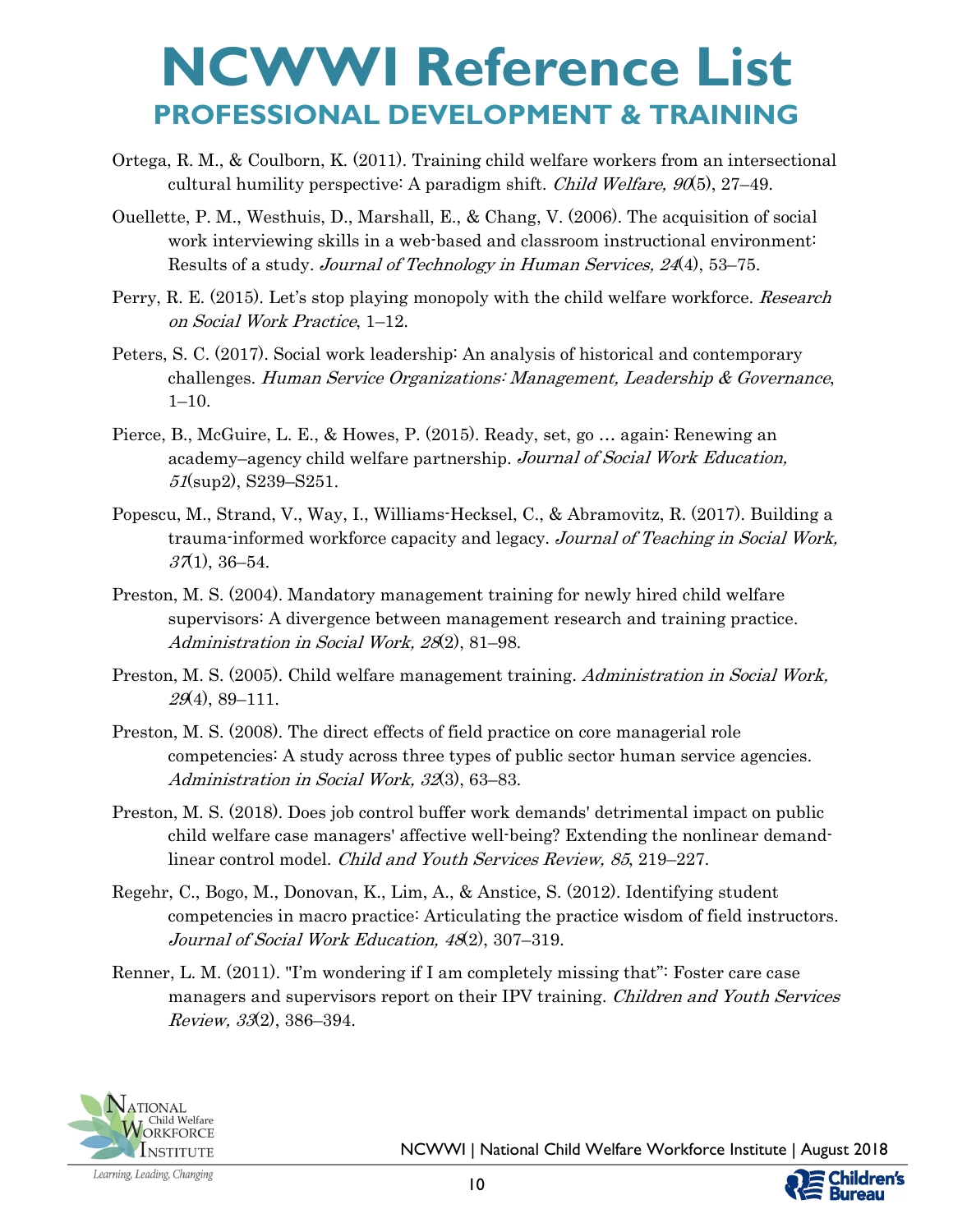- Rheaume, H., Collins, M. E., & Amodeo, M. (2011). University/agency IV-E partnerships for professional education and training: Perspectives from the states. Journal of Public Child Welfare, 5(5), 481–500.
- Riebschleger, J., Norris, D., Pierce, B., Pond, D. L., & Cummings, C. (2015). Preparing social work students for rural child welfare practice: Emerging curriculum competencies. Journal of Social Work Education, 51(sup2), S209–S224.
- Ross, L., Buglione, S., & Safford-Farquharson, J. (2011). Training the "wizards": A model for building self-efficacy and peer networks among urban youth workers. Child  $\&$ Youth Services, 32(3), 200–223.
- Ryan, T. N., & Gomez, R. J. (2016). What does it take to close a comprehensive child welfare systems reform lawsuit? A case study approach. Human Service Organizations: Management, Leadership & Governance, 1–23.
- Sage, T. E. & Sage, M. (2016). Social media use in child welfare practice. Advances in Social Work, 17(1), 93-112.
- Saleh, M. F., Anngela-Cole, L., & Boateng, A. (2011). Effectiveness of diversity infusion modules on students' attitudes, behavior, and knowledge. Journal of Ethnic and Cultural Diversity in Social Work, 20(3), 240–257.
- Sar, B. K., Bledsoe, L. K., Sullivan, D. J., Weeks., P. L., Fox, S., Barrett, L. H., . . . Cashwell, S. T. (2008). Professionalizing the child welfare workforce: Kentucky's Credit for Learning (CFL) Initiative. Journal of Public Child Welfare, 2(4), 471–494.
- Scannapieco, M., & Connell-Carrick, K. (2003). Do collaborations with schools of social work make a difference for the field of child welfare? Practice, retention and curriculum. Journal of Human Behavior in the Social Environment,  $\mathcal{A}(1-2)$ , 35-51.
- Scannapieco, M., Hegar, R. L., & Connell-Carrick, K. (2012). Professionalization in public child welfare: Historical context and workplace outcomes for social workers and nonsocial workers. Children and Youth Services Review, 34, 2170–2178.
- Searle, R. H., & Patent, V. (2012). Recruitment, retention, and role slumping in child protection: The evaluation of in-service training initiatives. British Journal of Social Work, 1–19.
- Selden, S. C., & Sowa, J. E. (2015). Voluntary turnover in nonprofit human service organizations: The impact of high performance work practices. *Human Service* Organizations: Management, Leadership & Governance, 39(3), 182–207.
- Shockley, C., & Thompson, A. (2012). Youth workers in college: A replicable model for professional development. Children and Youth Services Review, 34(4), 735–739.



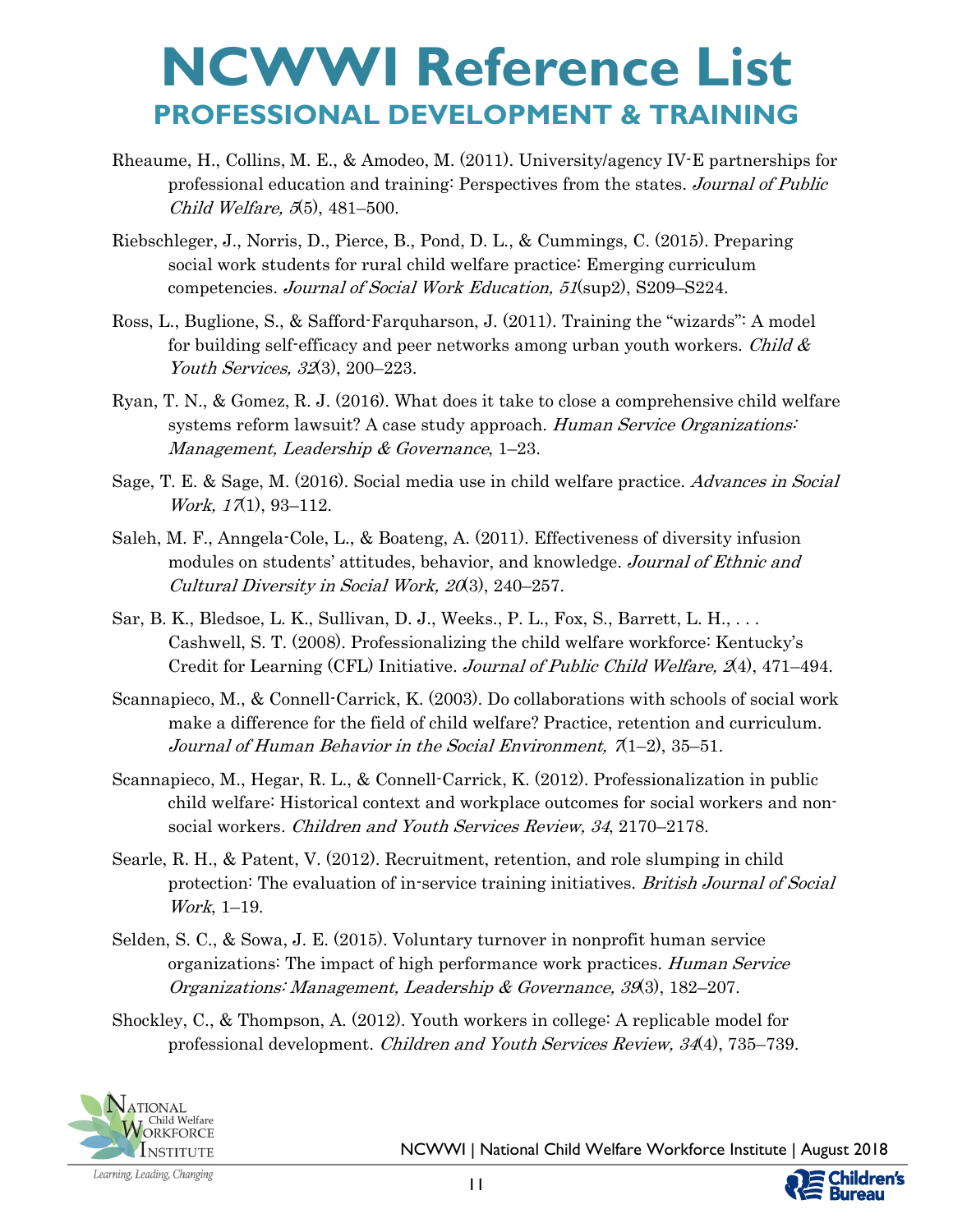- Skivenes, M., & Tonheim, M. (2016). Improving the care order decision-making processes: Viewpoints of child welfare workers in four countries. Human Service Organizations: Management, Leadership & Governance,  $40(2)$ , 107-117.
- Smith, B. D., & Vandiver, V. L. (2016). Child Welfare Research and Training: A Response to David Stoesz. Research on Social Work Practice, 1–4.
- Strand, V. C., Dettlaff, A. J., & Counts-Spriggs, M. (2015). Promising innovations in child welfare education: Findings from a national initiative. Journal of Social Work Education, 51(sup2), S195–S208.
- Strand, V. C., Popescu, M., Way, I., & Jones, A. S. (2017). Building field agencies' capacity to prepare staff and social work students for evidence-based trauma treatments. Families in Society: The Journal of Contemporary Social Services, 98(1), 45–56.
- Strand, V., Popescu, M., Abramovitz, R., & Richards, S. (2015). Building agency capacity for trauma-informed evidence-based practice and field instruction. Journal of Evidence-Informed Social Work, 1–19.
- Sullivan, D. J., Antle, B. F., Barbee, A. P., & Egbert, R. (2009). The impact of training and other variables on the preparation of the public welfare workforce. Administration in Social Work, 33(3), 278–296.
- Teater, B., & Chonody, J. M. (2017). Identifying as an evidence-based social worker: The influence of attitudes, access, confidence, and education. Social Work Education, 1– 16.
- Tebes, J. K., Matlin, S. L., Migdole, S. J., Farkas, M. S., Money, R. W., Shulman, L., & Hoge, M. A. (2011). Providing competency training to clinical supervisors through an interactional supervision approach. Research on Social Work Practice, 21(2), 190– 199.
- Thurber, A., & DiAngelo, R. (2017). Microaggressions: Intervening in three acts. Journal of Ethnic & Cultural Diversity in Social Work, 1–11.
- Tisman, A., & Clarendon, D. (2018). Racism and social work: A model syllabus for graduatelevel teaching. Journal of Teaching in Social Work, 1–26.
- Turcotte, D., Lamonde, G., & Beaudoin, A. (2009). Evaluation of an in-service training program for child welfare practitioners. Research on Social Work Practice, 19(1), 31– 41.
- Van Vianen, A. E. M., Dalhoeven, B. A. G. W., & De Pater, I. E. (2011). Aging and training and development willingness: Employee and supervisor mindsets. Journal of Organizational Behavior, 32(2), 226–247.